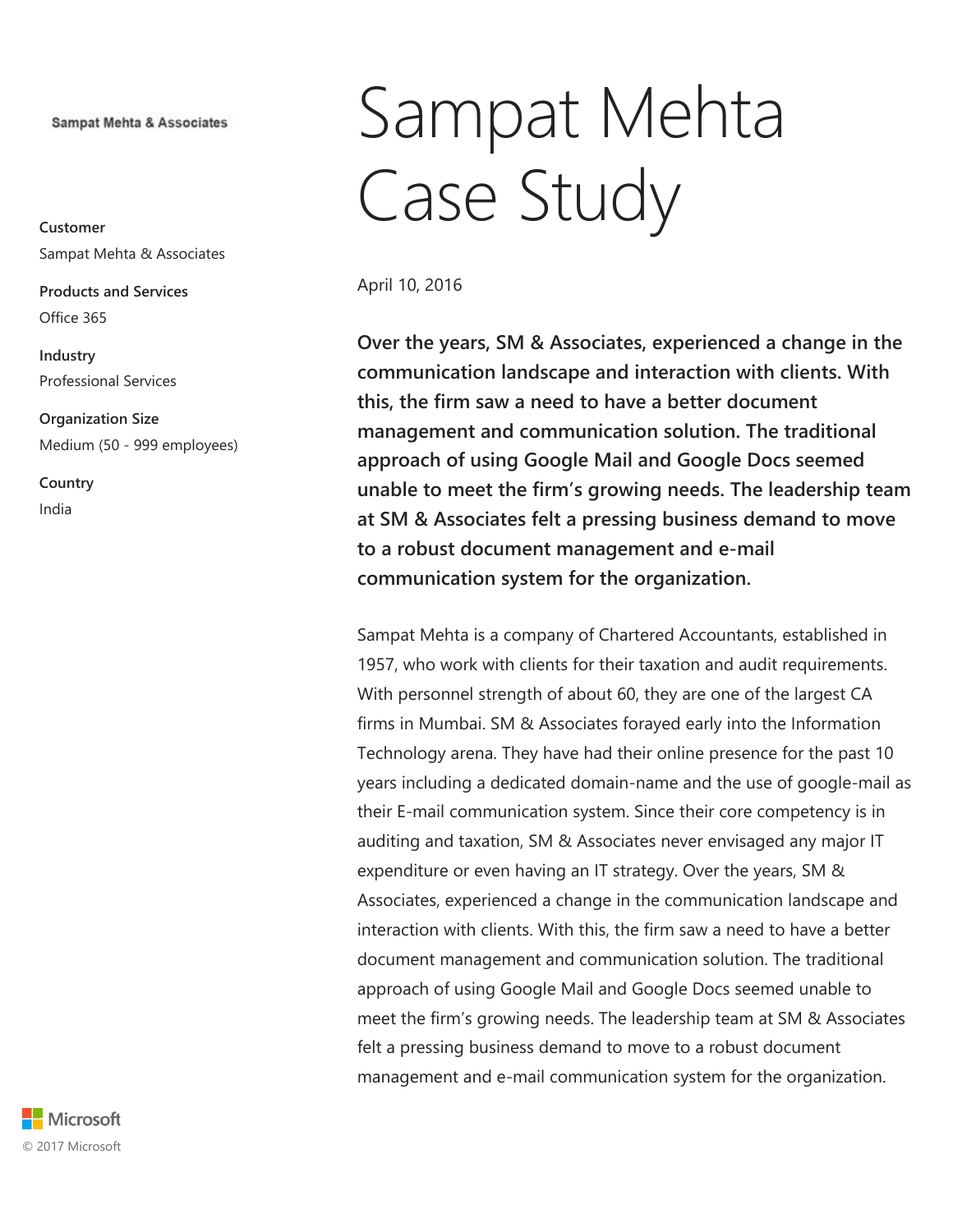# Business Needs:

#### • Domain-name issues:

Once the employee strength crossed 50, the organization was unable to use a single domain name on google-mail since the number of free mail-id's available were exhausted. As Sanjay Rambhia a senior partner within the firm points out, "As the number of employees in the company grew, we were forced to use multiple domain names like sampatmehta.co.in in addition to the existing sampatmehta.com. This solution was awkward and almost embarrassing for an organization of repute. We were looking for a long term, futuristic solution which would assure scale of operations as the company grew."

# • Lack of Mobility:

With the organization growing at a fast pace and clients spread over various cities and locations, there was a pressing need for employees to be able to access documents and e-mail on-the-go. If employees were on the move, they had to access the e-mail application from the browser which wasn't very user-friendly. Some information was available only on individual machines in the Head Office. Employees were unable to access information from "anywhere/anytime". Mobility was the need of the hour.

# • E-mail application user-unfriendly:

Employees on the go complained that the desktop version of googlemail was non-intuitive and did not provide ease of use. Sometimes employees experienced issues while trying to open Microsoft Word and Excel files on google-docs. Since most of the work in the organization was on Microsoft Word and Excel, Sanjay states that this was worrying. He adds "The freeware google-mail and google-docs worked well for us during the time when we were a small organization. As we grew, we realized we needed a proper licensed version of a communication and document management system which would ideally come bundled with all the required features and not constrain us in any way." Sampat Mehta & Associates were introduced to TechGyan by Classic

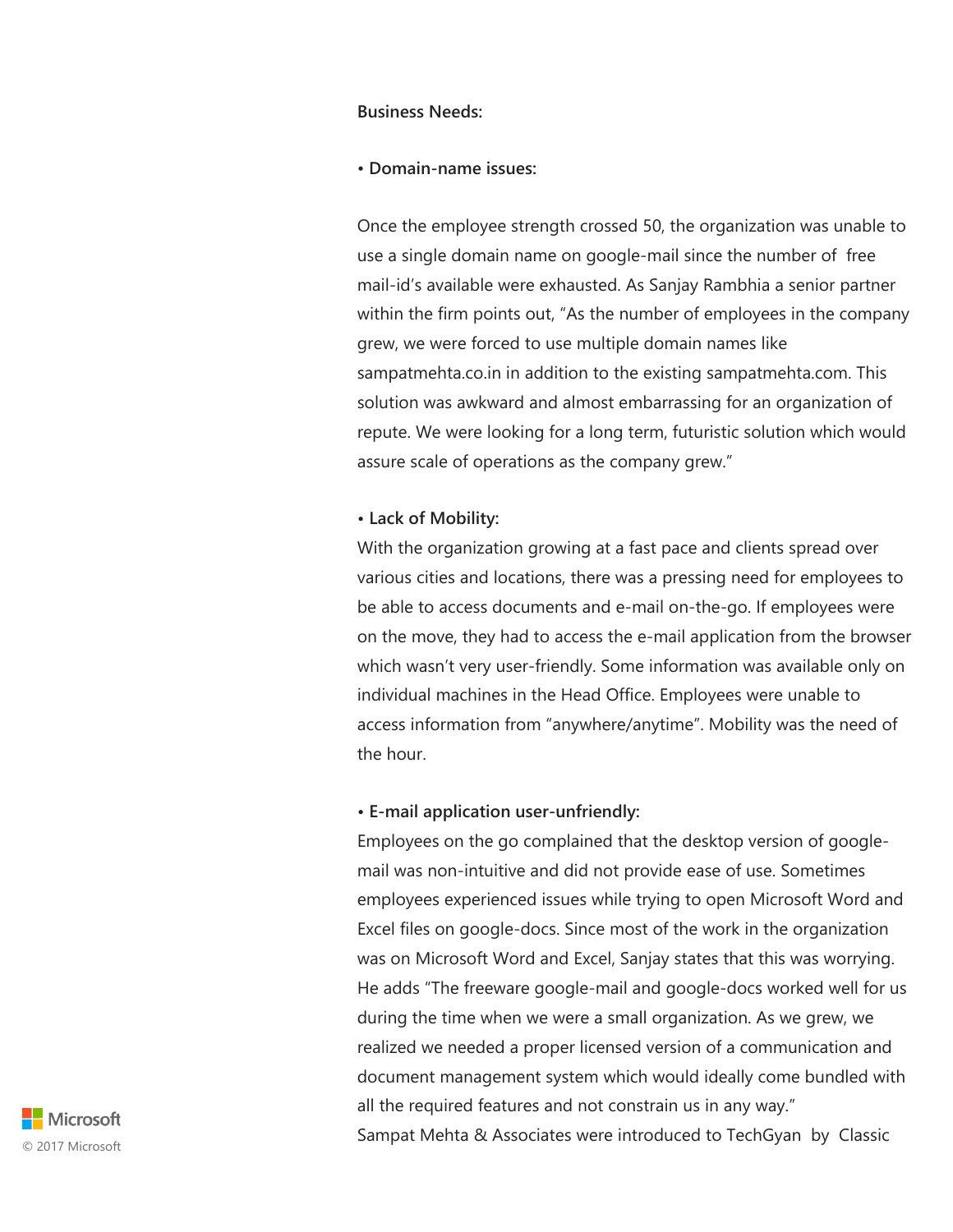Systems , their Technology Service Provider . TechGyan stepped in and worked closely to define their IT communication and document management strategy. After looking at various solutions available in the market, SM & Associates zeroed in on Microsoft's Office 365 as an integrated solution for all their technology issues. Office 365 provided SM & Associates several solutions bundled together like the e-mail communication system (Microsoft Outlook on the cloud), completely integrated document and version management solution on the cloud and Skype for Business for internal communication. By adopting the Office 365 online suite, SM & Associates turned around an unfavorable situation to its advantage. This bundled solution proved to be highly valuable to SM & Associates.

#### Key Benefits:

#### Mobility and seamless accessibility of documents:

Office 365 provides users 'OneDrive for Business' which is a secure and reliable cloud storage solution. All documents are stored in 'OneDrive for Business' to ensure data consistency and proper versioning of files. Employees can access any document from anywhere which includes their Apple or Android mobiles or tablets. This has provided the muchneeded mobility to employees and has enhanced efficiency. Clients inturn are sitting up and noticing better services since employees are equally productive online (in office) and offline (at client locations).

#### Robust e-mail communication:

Microsoft Exchange is the new e-mail communication system and is very intuitive and user-friendly. The Email experience whether online using a browser , or offline, using Outlook Client , is the same. Email Productivity has gone up by about 20% since there is a complete sync of Mails, Calendar, Contacts across all devices. With e-mails being delivered as a Cloud Service, employees can access e-mails on the go or on their hand-held devices as well. And with Office 365 you are assured of 99.99% availability at all times without having to manage the hardware or software. With abundant licenses, the issue of multiple domain names is history now. The ability to link documents and attachments seamlessly through any device provides peace of mind to